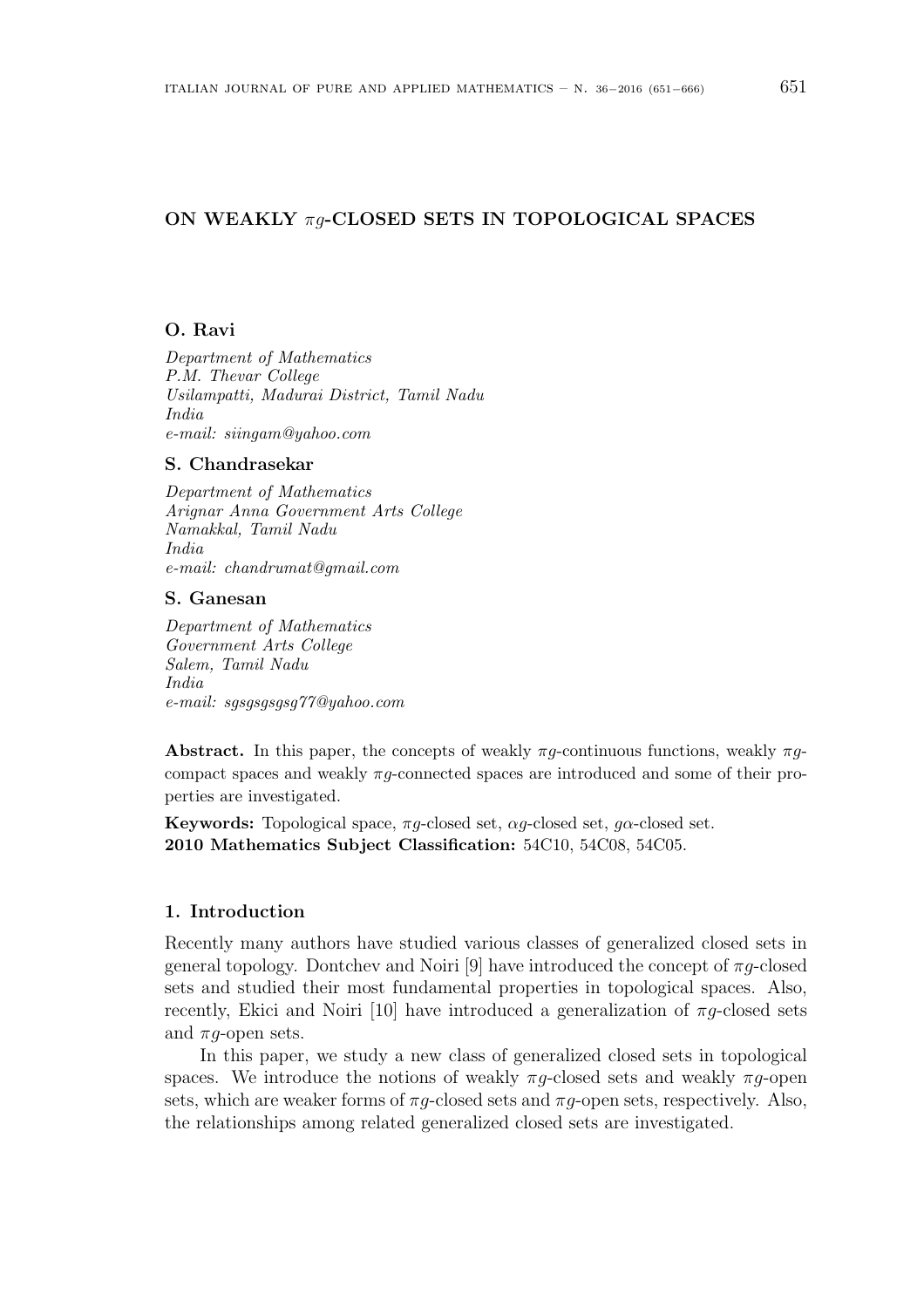## 2. Preliminaries

Throughout this paper  $(X, \tau)$ ,  $(Y, \sigma)$  and  $(Z, \eta)$  (or X, Y and Z) represent topological spaces on which no separation axioms are assumed unless otherwise mentioned. For a subset A of a space  $(X, \tau)$ , cl(A), int(A) and A<sup>c</sup> denote the closure of A, the interior of A and the complement of A respectively.

We recall the following definitions which are useful in the sequel.

**Definition 2.1** A subset A of a space  $(X, \tau)$  is called

- 1. semi-open set [18] if  $A \subseteq \text{cl(int(A))};$
- 2. preopen set [21] if  $A \subseteq \text{int}(\text{cl}(A));$
- 3.  $\alpha$ -open set [23] if  $A \subseteq \text{int}(\text{cl}(\text{int}(A)))$ ;
- 4. β-open set [1] ( = semi-preopen [2] ) if  $A \subseteq cl(int(cl(A)));$
- 5. b-open set [3] if  $A \subseteq \text{cl(int}(A)) \cup \text{int}(\text{cl}(A));$
- 6. regular open set [32] if  $A = int(cl(A));$
- 7.  $\pi$ -open set [38] if A is the finite union of regular open sets.

The complements of the above mentioned open sets are called their respective closed sets.

The semi-closure [7] (resp.  $\alpha$ -closure [23], preclosure [25]) of a subset A of X, scl(A) (resp.  $\alpha c l(A)$ ,  $\text{pcl}(A)$ ), is defined to be the intersection of all semi-closed (resp.  $\alpha$ -closed, preclosed) sets of  $(X, \tau)$  containing A. It is known that scl(A) (resp.  $\alpha cl(A)$ ,  $\text{pcl}(A)$ ) is a semi-closed (resp. an  $\alpha$ -closed, preclosed) set.

**Definition 2.2** A subset A of a space  $(X, \tau)$  is called

1. a generalized closed (briefly g-closed) set [17] if cl(A)  $\subset U$  whenever  $A \subset U$ and U is open in  $(X, \tau)$ .

The complement of g-closed set is called g-open set;

2. a semi-generalized closed (briefly sg-closed) set [5] if  $\text{scl}(A) \subseteq U$  whenever  $A \subseteq U$  and U is semi-open in  $(X, \tau)$ .

The complement of sg-closed set is called sg-open set;

3. an  $\alpha$ -generalized closed (briefly  $\alpha q$ -closed) set [19] if  $\alpha c(A) \subset U$  whenever  $A \subseteq U$  and U is open in  $(X, \tau)$ .

The complement of  $\alpha g$ -closed set is called  $\alpha g$ -open set;

4. a generalized  $\alpha$ -closed (briefly g $\alpha$ -closed) set [20] if  $\alpha$ cl(A)  $\subset U$  whenever A  $\subseteq$  U and U is  $\alpha$ -open in  $(X, \tau)$ .

The complement of  $g\alpha$ -closed set is called  $g\alpha$ -open set;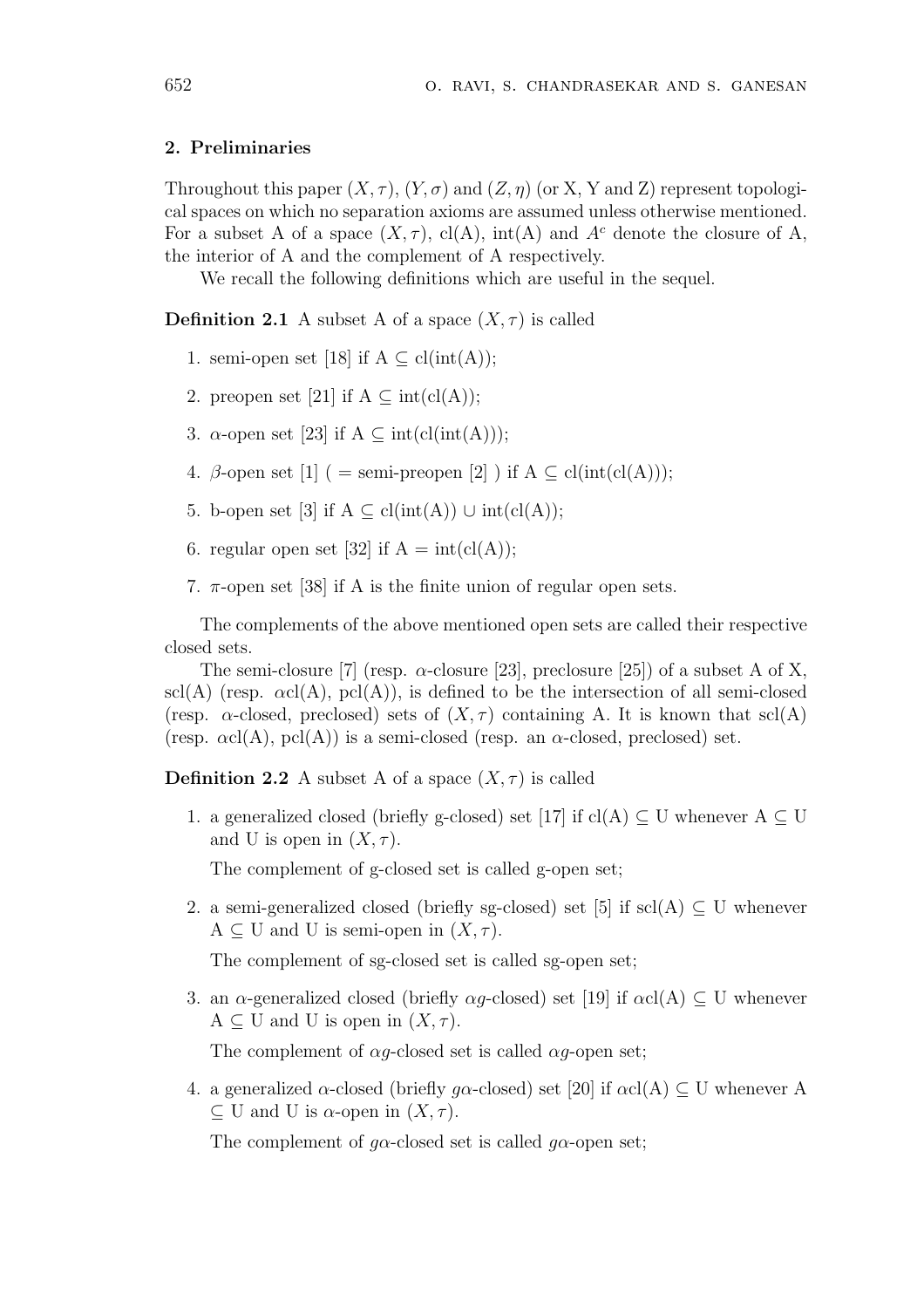5. a  $\hat{q}$ -closed set [35] (=  $\omega$ -closed [31]) if cl(A) ⊂ U whenever A ⊂ U and U is semi-open in  $(X, \tau)$ .

The complement of  $\hat{q}$ -closed set is called  $\hat{q}$ -open set;

- 6. a \*g-closed set [36] if cl(A)  $\subseteq$  U whenever A  $\subseteq$  U and U is  $\hat{g}$ -open in  $(X, \tau)$ . The complement of  $\star$ g-closed set is called  $\star$ g-open set;
- 7. a <sup>#</sup>g-semi-closed (briefly <sup>#</sup>gs-closed) set [37] if scl(A)  $\subseteq$  U whenever A  $\subseteq$  U and U is  $*_{g\text{-open in}} (X, \tau)$ . The complement of  $\#g$ s-closed set is called  $\#g$ s-open set;
- 8. a  $\tilde{g}$ -closed set [16] if cl(A)  $\subseteq$  U whenever A  $\subseteq$  U and U is  $\#_{qS}$ -open in  $(X, \tau)$ . The complement of  $\tilde{q}$ -closed set is called  $\tilde{q}$ -open set;
- 9. a  $\tilde{q}$ -semi-closed (briefly  $\tilde{q}s$ -closed) set [34] if scl(A) ⊂ U whenever A ⊂ U and U is  $\#$ *q*s-open in  $(X, \tau)$ .

The complement of  $\tilde{g}s$ -closed set is called  $\tilde{g}s$ -open set;

10. a  $\pi g$ -closed set [9] if cl(A)  $\subseteq U$  whenever A  $\subseteq U$  and U is  $\pi$ -open in  $(X, \tau)$ . The complement of  $\pi q$ -closed set is called  $\pi q$ -open set.

**Definition 2.3** A subset A of a topological space  $(X, \tau)$  is called

- 1. a weakly g-closed (briefly wg-closed) set [33] if  $cl(int(A)) \subseteq U$  whenever A  $\subseteq$  U and U is open in  $(X, \tau)$ .
- 2. a weakly  $\tilde{q}$ -closed (briefly w $\tilde{q}$ -closed) set [29] if cl(int(A))  $\subset U$  whenever A  $\subset U$  and U is #qs-open in  $(X, \tau)$ .
- 3. a weakly  $\omega$ -closed set [30] if cl(int(A))  $\subset U$  whenever A  $\subset U$  and U is semi-open in  $(X, \tau)$ .
- 4. a regular weakly generalized closed (briefly rwg-closed) set  $[22]$  if  $cl(int(A))$  $\subset U$  whenever  $A \subset U$  and U is regular open in  $(X, \tau)$ .

**Definition 2.4** Let X and Y be topological spaces. A mapping  $f : X \rightarrow Y$  is called

- 1. completely continuous [4] (resp. R-map[6]) if  $f^{-1}(V)$  is regular open in X for each open (resp. regular open) set in Y.
- 2. perfectly continuous [24] if  $f^{-1}(V)$  is both open and closed in X for each open set V in Y.
- 3.  $\hat{g}$ -irresolute [35] if  $f^{-1}(V)$  is  $\hat{g}$ -open in X for each  $\hat{g}$ -open subset V in Y.
- 4.  $\pi g$ -continuous [9] if  $f^{-1}(V)$  is  $\pi g$ -closed in X for every closed subset V of Y.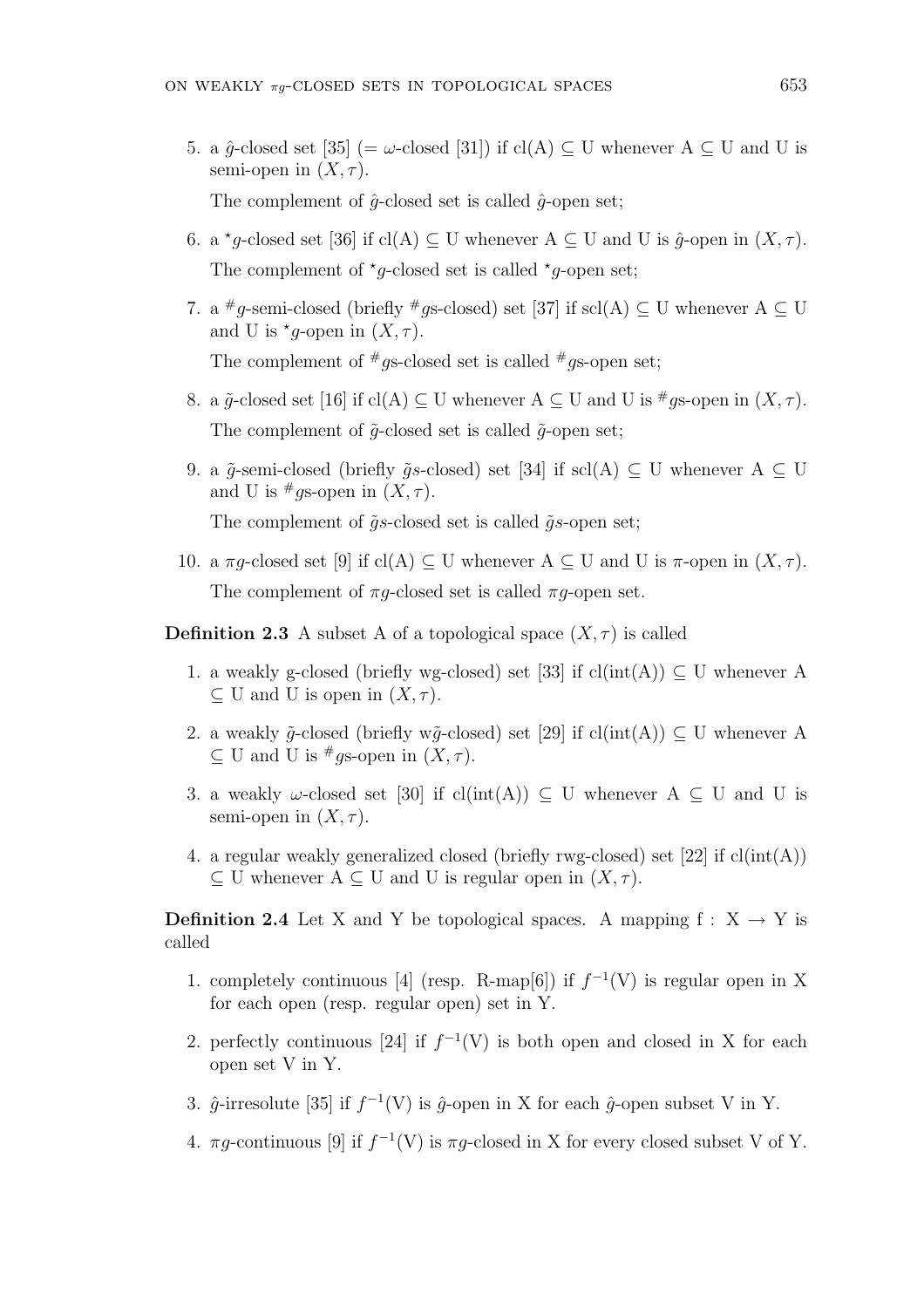- 5. π-irresolute [12] if  $f^{-1}(V)$  is π-closed in X for every π-closed subset V of Y.
- 6. irresolute [8] if  $f^{-1}(V)$  is semi-open in X for every semi-open subset V in Y.

**Definition 2.5** [15] A space  $(X, \tau)$  is called  $\pi g$ - $T_{1/2}$  if every  $\pi g$ -closed set is closed.

**Definition 2.6** [12] A mapping  $f: X \to Y$  is called contra  $\pi g$ -continuous if  $f^{-1}(V)$ is  $\pi g$ -closed in X for every open set V of Y.

**Definition 2.7** [12] A topological space  $(X, \tau)$  is said to be locally  $\pi q$ -indiscrete if every  $\pi g$ -open set of X is closed in X.

**Definition 2.8** [26] A subset A of  $(X, \tau)$  is said to be  $\pi g$  p-closed if pcl(A)  $\subseteq U$ whenever  $A \subseteq U$  and U is  $\pi$ -open in X.

**Definition 2.9** [26] A space  $(X, \tau)$  is called  $\pi gp - T_{1/2}$  if every  $\pi gp$ -closed set is preclosed.

**Definition 2.10** [14] A mapping f :  $(X, \tau) \rightarrow (Y, \sigma)$  is said to be almost  $\pi g$ continuous if  $f^{-1}(\text{int}(\text{cl}(V)))$  is a  $\pi g$ p-open set in X for every  $V \in \sigma$ .

**Definition 2.11** [13] A mapping f :  $X \rightarrow Y$  is called  $(\pi g, s)$ -continuous if the inverse image of each regular open set of Y is  $\pi g$ -closed in X.

**Definition 2.12** [27] A mapping  $f : (X, \tau) \to (Y, \sigma)$  is said to be w $\tilde{q}$ -continuous if the inverse image of every open set in  $(Y, \sigma)$  is w $\tilde{q}$ -open in X.

**Definition 2.13** [28] A mapping  $f : (X, \tau) \to (Y, \sigma)$  is said to be  $\tilde{g}$ -continuous if the inverse image of every open set in  $(Y, \sigma)$  is  $\tilde{g}$ -open in X.

**Definition 2.14** [15] A topological space X is called  $\pi q$ -compact if every cover of X by  $\pi q$ -open sets has finite subcover.

Definition 2.15 [11] A space X is said to be almost connected if X cannot be written as a disjoint union of two non-empty regular open sets.

**Definition 2.16** [12, 13] A space X is called  $\pi q$ -connected if X is not the union of two disjoint nonempty  $\pi g$ -open sets.

**Definition 2.17** [12] A mapping  $f : X \to Y$  is called  $\pi g$ -open if image of each  $\pi q$ -open set is  $\pi q$ -open.

**Definition 2.18** [15] A mapping  $f : X \to Y$  is said to be  $\pi g$ -irresolute if  $f^{-1}(V)$ is  $\pi q$ -closed in  $(X, \tau)$  for every  $\pi q$ -closed set V of  $(Y, \sigma)$ .

**Lemma 2.19** [26] Let Y be open in X. Then

- (1) If A is  $\pi$ -open in Y, then there exists a  $\pi$ -open set B in X such that  $A=B\cap Y$ .
- (2) If A is  $\pi$ -open in X, then  $A \cap Y$  is  $\pi$ -open in Y.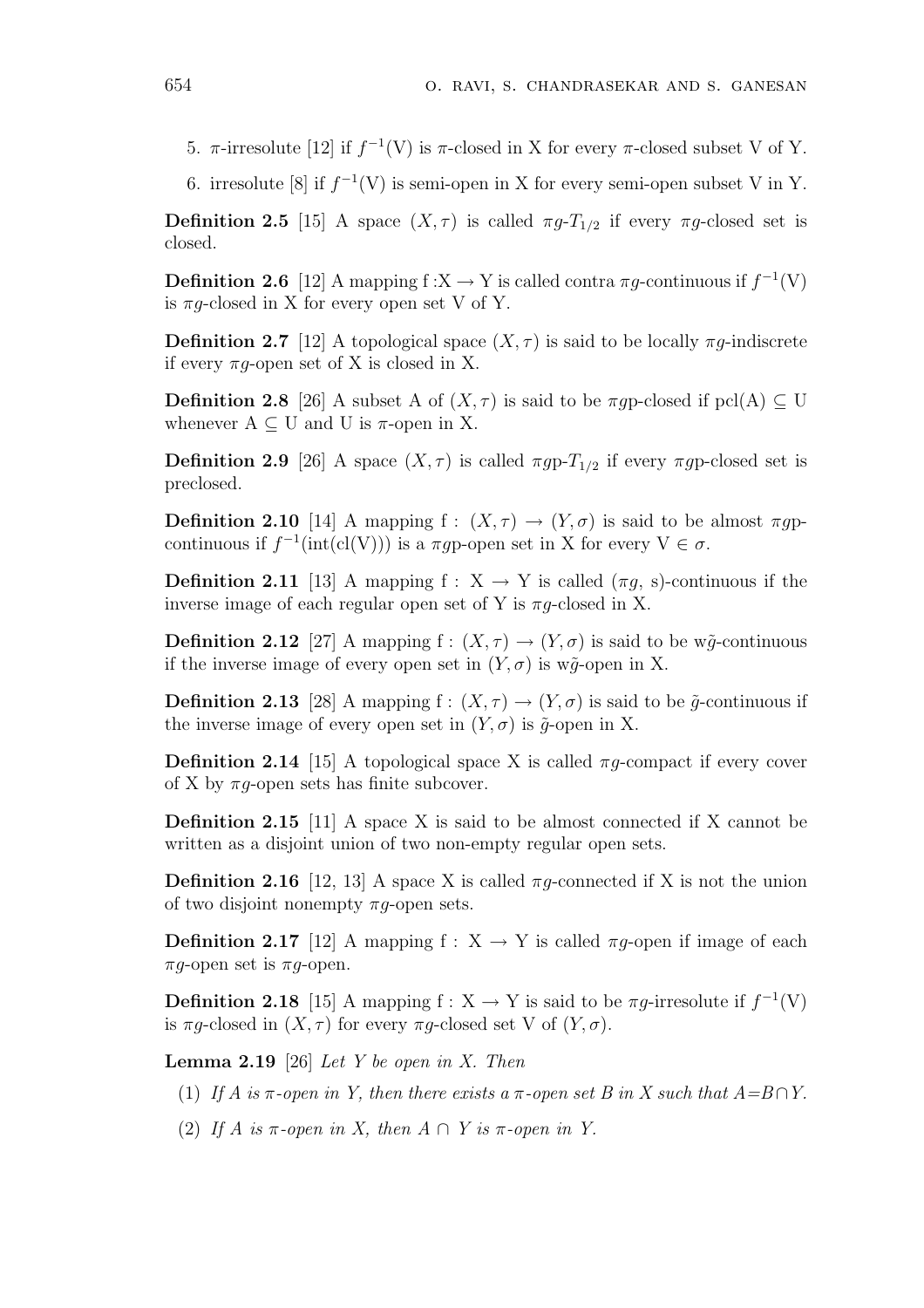#### 3. Weakly  $\pi q$ -closed sets

We introduce the definition of weakly  $\pi g$ -closed sets in a topological space and study the relationships of such sets.

**Definition 3.1** A subset A of a topological space  $(X, \tau)$  is called a weakly  $\pi g$ closed (briefly w $\pi g$ -closed) set if cl(int(A))  $\subseteq U$  whenever A  $\subseteq U$  and U is  $\pi$ -open in  $(X, \tau)$ .

**Proposition 3.2** Every  $\pi g$ -closed set is  $w\pi g$ -closed. But the converse of this implication is not true in general.

**Example 3.3** Let  $X = \{a, b, c, d\}$  and  $\tau = \{\phi, \{a\}, \{b, c\}, \{a, b, c\}, X\}$ . Then the set  $\{c\}$  is w $\pi q$ -closed but not  $\pi q$ -closed in  $(X, \tau)$ .

Theorem 3.4 Every wπg-closed set is rwg-closed but not conversely.

**Proof.** Let A be any  $w \pi g$ -closed set and let U be regular open set containing A. Then U is a  $\pi$ -open set containing A. We have  $cl(int(A)) \subseteq U$ . Thus A is rwg-closed.

**Example 3.5** Let  $X = \{a, b, c, d\}$  and  $\tau = \{\phi, \{a\}, \{b\}, \{a, b\}, \{a, b, c\}, X\}.$ Then the set  $\{a, b\}$  is rwg-closed but not a w $\pi g$ -closed.

Theorem 3.6 Every wg-closed set is wπg-closed but not conversely.

**Proof.** Let A be any wg-closed set and let U be  $\pi$ -open set containing A. Then U is an open set containing A. We have  $cl(int(A)) \subset U$ . Thus A is w $\pi q$ -closed.

**Example 3.7** Let  $X = \{a, b, c, d\}$  and  $\tau = \{\phi, \{a\}, \{b\}, \{a, b\}, \{a, b, c\}, X\}.$ Then the set  $\{a, c\}$  is w $\pi g$ -closed but not a wg-closed.

**Theorem 3.8** If a subset A of a topological space  $(X, \tau)$  is both closed and  $\alpha$ gclosed, then it is  $w \pi g$ -closed in  $(X, \tau)$ .

**Proof.** Let A be an  $\alpha q$ -closed set in  $(X, \tau)$  and U be an  $\pi$ -open set containing A. Then U is open containing A and so  $U \supseteq \alpha cl(A) = A \cup cl(int(cl(A))).$  Since A is closed,  $U \supset cl(int(A))$  and hence A is  $w \pi q$ -closed in  $(X, \tau)$ .

**Theorem 3.9** If a subset A of a topological space  $(X, \tau)$  is both  $\pi$ -open and  $w\pi g$ closed, then it is closed.

**Proof.** Since A is both  $\pi$ -open and  $w \pi g$ -closed,  $A \supseteq cl(int(A)) = cl(A)$  and hence A is closed in  $(X, \tau)$ .

Corollary 3.10 If a subset A of a topological space  $(X, \tau)$  is both  $\pi$ -open and  $w\pi q$ -closed, then it is both regular open and regular closed in  $(X, \tau)$ .

**Theorem 3.11** Let  $(X, \tau)$  be a  $\pi g$ - $T_{1/2}$  space and  $A \subseteq X$  be  $\pi$ -open. Then, A is  $w\pi g$ -closed if and only if A is  $\pi g$ -closed.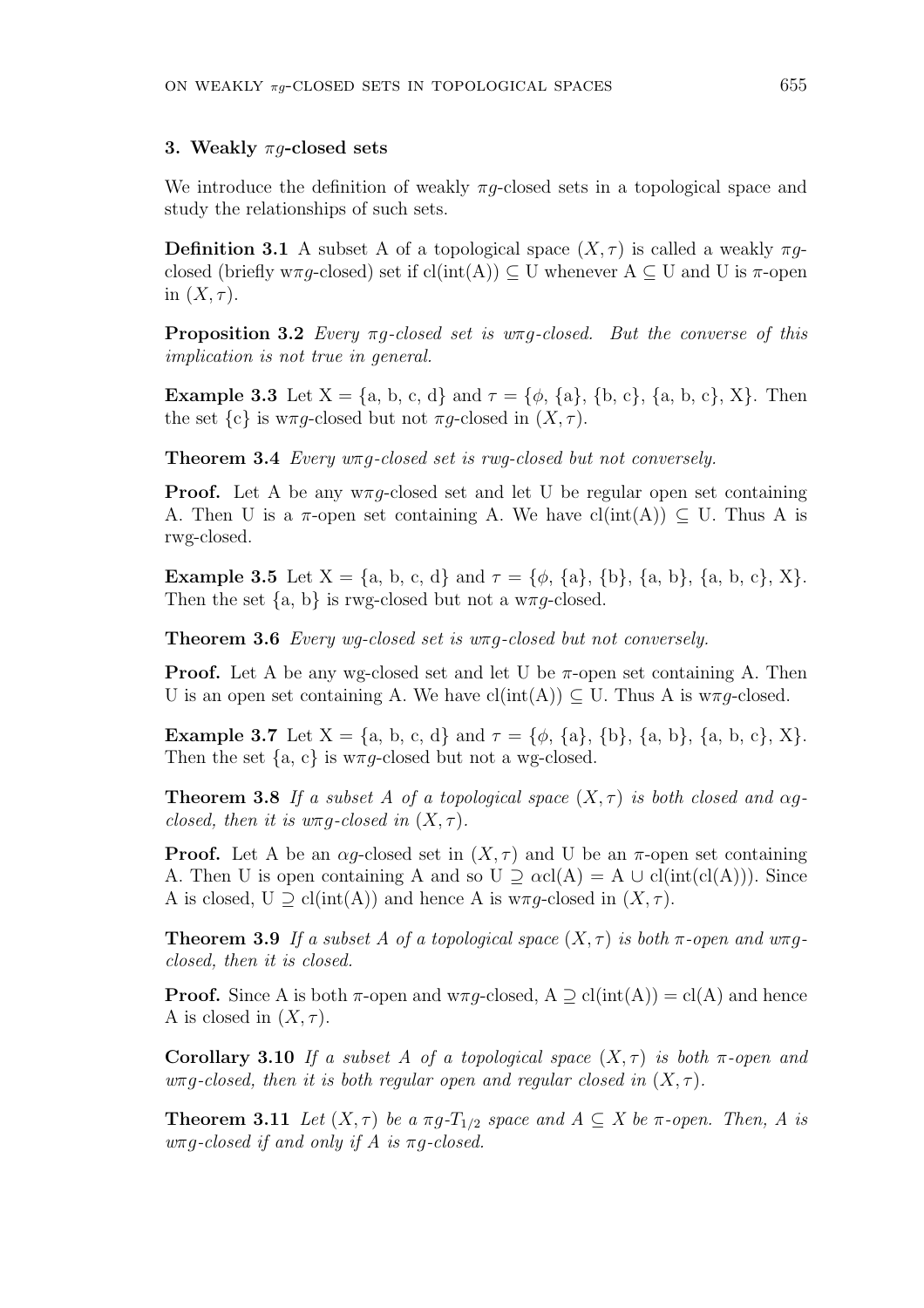**Proof.** Let A be  $\pi q$ -closed. By Proposition 3.2, it is  $w\pi q$ -closed. Conversely, let A be w $\pi g$ -closed. Since A is  $\pi$ -open, by Theorem 3.9, A is closed. Since X is  $\pi g$ - $T_{1/2}$ , A is  $\pi g$ -closed.

**Theorem 3.12** A set A is wπg-closed if and only if  $cl(int(A)) - A$  contains no non-empty  $\pi$ - closed set.

**Proof.** Necessity. Let F be a  $\pi$ -closed set such that  $F \subseteq cl(int(A)) - A$ . Since  $F<sup>c</sup>$  is π- open and A ⊆  $F<sup>c</sup>$ , from the definition of wπg-closed set it follows that  $\text{cl(int(A))} \subseteq F^c$ . ie.  $F \subseteq (\text{cl(int(A))})^c$ . This implies that  $F \subseteq (\text{cl(int(A))}) \cap$  $(cl(int(A)))^c = \phi.$ 

Sufficiency. Let  $A\subseteq G$ , where G is  $\pi$ -open set in X. If cl(int(A)) is not contained in G, then  $cl(int(A)) \cap G^c$  is a non-empty  $\pi$ -closed subset of  $cl(int(A))$ − A, we obtain a contradiction. This proves the sufficiency and hence the theorem.

Corollary 3.13 A wπg-closed set A is regular closed if and only if  $cl(int(A)) - A$ is  $\pi$ -closed and  $cl(int(A)) \supseteq A$ .

**Proof.** Necessity. Since the set A is regular closed,  $cl(int(A)) - A = \phi$  is regular closed and hence  $\pi$ -closed.

 $Sufficiency.$  By Theorem 3.12,  $cl(int(A)) - A$  contains no non-empty  $\pi$ -closed set. That is  $cl(int(A)) - A = \phi$ . Therefore A is regular closed.

**Theorem 3.14** Let  $(X, \tau)$  be a topological space and  $B \subseteq A \subseteq X$ . If B is  $w \pi g$ closed set relative to A and A is both open and  $w\pi q$ -closed subset of X then B is  $w\pi$ *g*-closed set relative to X.

**Proof.** Let  $B \subseteq U$  and U be a  $\pi$ -open in  $(X, \tau)$ . Then  $B \subseteq A \cap U$ . Since B is w $\pi g$ -closed relative to A,  $cl_A(int_A(B)) \subseteq A \cap U$ . That is  $A \cap cl(int(B)) \subseteq$ A ∩ U. We have A ∩ cl(int(B))  $\subseteq$  U and then  $[A \cap cl(int(B))] \cup (cl(int(B)))^c$  $\subseteq U \cup (cl(int(B)))^c$ . Since A is w $\pi g$ -closed in  $(X, \tau)$ , we have  $cl(int(A)) \subseteq U$  $\cup$  (cl(int(B)))<sup>c</sup>. Therefore cl(int(B))  $\subseteq$  U since cl(int(B)) is not contained in  $(cl(int(B)))^c$ . Thus B is w $\pi g$ -closed set relative to  $(X, \tau)$ .

**Corollary 3.15** If A is both open and  $w\pi g$ -closed and F is closed in a topological space  $(X, \tau)$ , then  $A \cap F$  is  $w \pi q$ -closed in  $(X, \tau)$ .

**Proof.** Since F is closed, we have A ∩ F is closed in A. Therefore  $cl_A(A \cap F)$  = A ∩ F in A. Let A ∩ F  $\subseteq$  G, where G is  $\pi$ -open in A. Then  $cl_A(int_A(A \cap F)) \subseteq$ G and hence A ∩ F is w $\pi g$ -closed in A. By Theorem 3.14, A∩ F is w $\pi g$ -closed in  $(X, \tau)$ .

**Theorem 3.16** If A is wπg-closed and  $A \subseteq B \subseteq cl(int(A))$ , then B is wπg-closed.

**Proof.** Since  $A ⊆ B$ , cl(int(B))–B⊆cl(int(A))–A. By Theorem 3.12, cl(int(A))–A contains no non-empty  $\pi$ -closed set and so cl(int(B)) – B. Again by Theorem 3.12, B is  $w\pi q$ -closed.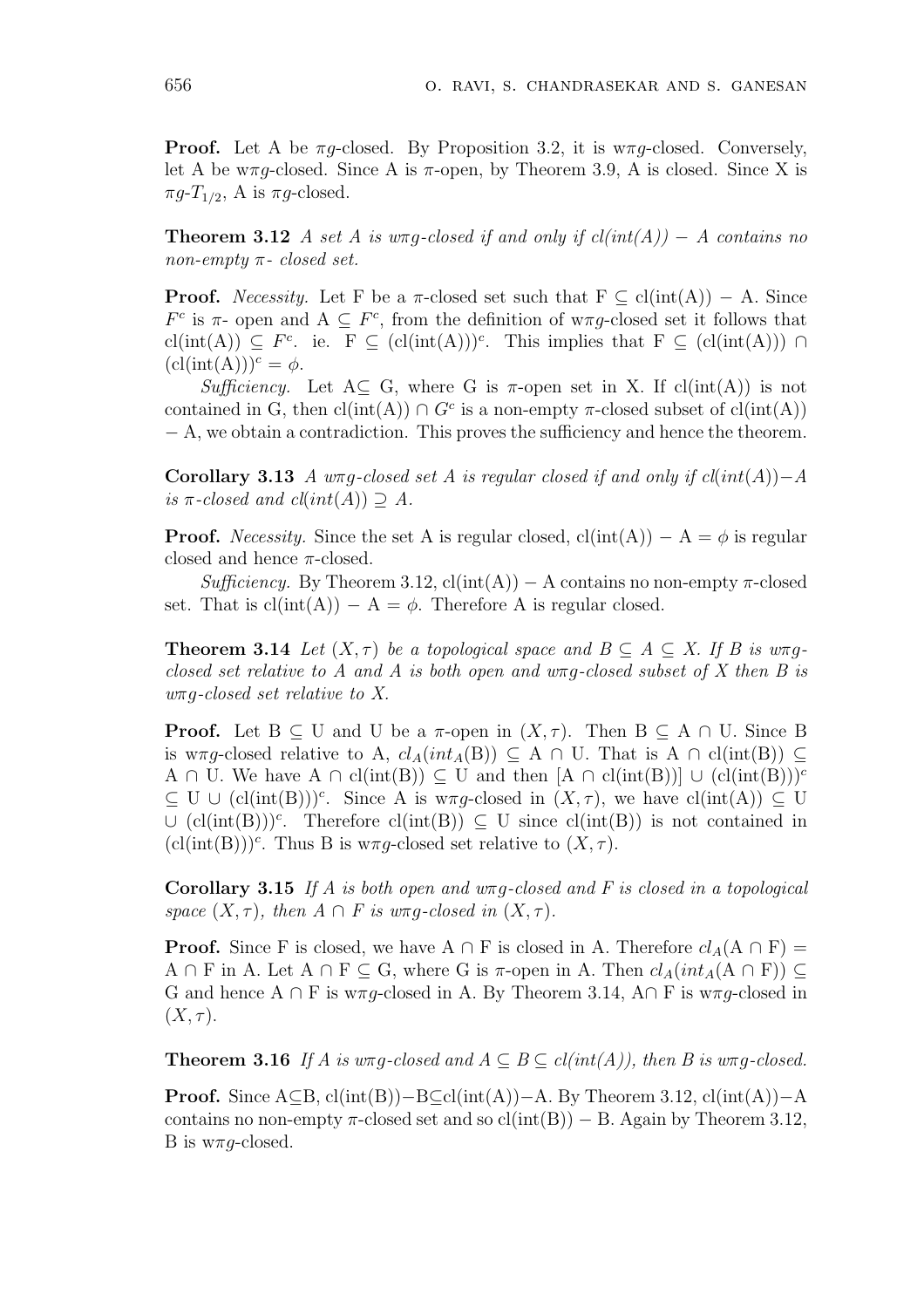**Theorem 3.17** Let  $(X, \tau)$  be a topological space and  $A \subset Y \subset X$  and Y be open. If A is  $w\pi q$ -closed in X, then A is  $w\pi q$ -closed relative to Y.

**Proof.** Let  $A \subseteq Y \cap G$  where G is  $\pi$ -open in  $(X, \tau)$ . Since A is w $\pi q$ -closed in  $(X, \tau)$ ,  $A \subseteq G$  implies  $cl(int(A)) \subseteq G$ . That is  $Y \cap (cl(int(A))) \subseteq Y \cap G$  where  $Y \cap cl(int(A))$  is closure of interior of A in  $(Y, \sigma)$ . Thus A is w $\pi q$ -closed relative to  $(Y, \sigma)$ .

**Theorem 3.18** If a subset A of a topological space  $(X, \tau)$  is nowhere dense, then it is wπg-closed.

**Proof.** Since  $int(A) \subset int(cl(A))$  and A is nowhere dense,  $int(A) = \phi$ . Therefore  $cl(int(A)) = \phi$  and hence A is w $\pi g$ -closed in  $(X, \tau)$ .

The converse of Theorem 3.18 need not be true as seen in the following Example.

**Example 3.19** Let  $X = \{a, b, c\}$  and  $\tau = \{\phi, \{a\}, \{b, c\}, X\}$ . Then the set  $\{a\}$ is w $\pi q$ -closed in  $(X, \tau)$  but not nowhere dense in  $(X, \tau)$ .

**Remark 3.20** If any subsets A and B of topological space X are  $w\pi q$ -closed, then their intersection need not be  $w\pi q$ -closed.

**Example 3.21** Let  $X = \{a, b, c, d\}$  and  $\tau = \{\phi, \{a\}, \{b\}, \{a, b\}, \{a, b, c\}, X\}.$ In this topological space the subsets  ${a, c}$  and  ${a, d}$  are  $w\pi q$ -closed but their intersection  $\{a\}$  is not wπq-closed in  $(X, \tau)$ .

**Proposition 3.22** Every  $q\alpha$ -closed set is  $w\pi q$ -closed but not conversely.

**Proof.** Let A be any gα-closed subset of  $(X, \tau)$  and let U be an  $\pi$ -open set containing A. Then U is  $\alpha$ -open set containing A. Now G  $\supset \alpha c l(A) \supset c l(int(cl(A)))$  $\supseteq$  cl(int(A)). Thus A is w $\pi g$ -closed in  $(X, \tau)$ .

The converse of Proposition 3.22 need not be true as seen in the following Example.

**Example 3.23** Let  $X = \{a, b, c, d\}$  and  $\tau = \{\phi, \{a\}, \{a, b\}, X\}$ . Then the set  ${a, b, c}$  is w $\pi g$ -closed but not g $\alpha$ -closed in  $(X, \tau)$ .

Remark 3.24 w $\pi g$ -closedness is independent of semi-closedness,  $\beta$ -closedness, b-closedness, sg-closedness and  $\tilde{q}s$ -closedness in  $(X, \tau)$ .

**Example 3.25** Let  $X = \{a, b, c, d\}$  and  $\tau = \{\phi, \{a\}, \{b\}, \{a, b\}, \{a, b, c\}, \{a, b, d\}$ X}. Then the set {a, b, c} is  $w\pi q$ -closed in  $(X, \tau)$  but not semi-closed,  $\beta$ -closed, b-closed, sg-closed and  $\tilde{q}s$ -closed in  $(X, \tau)$ .

**Example 3.26** Let  $X = \{a, b, c, d\}$  and  $\tau = \{\phi, \{a\}, \{b\}, \{a, b\}, \{a, c\}, \{a, d\}$ b, c}, X}. Then the set  $\{a, c\}$  is semi-closed,  $\beta$ -closed, b-closed, sg-closed and  $\tilde{g}s$ -closed in  $(X,\tau)$  but not w $\pi g$ -closed in  $(X,\tau)$ .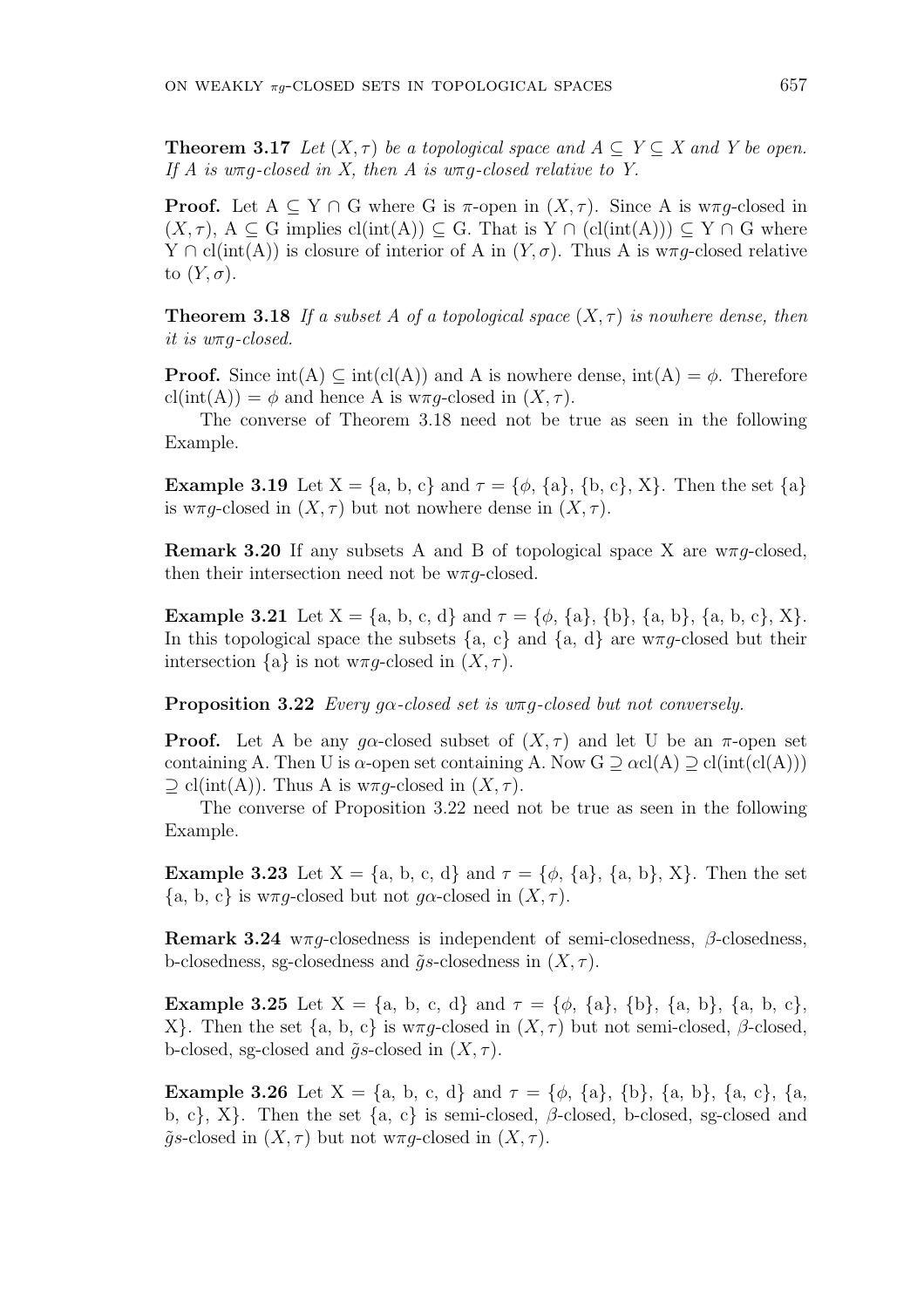Remark 3.27 The following diagram shows the relationships established between  $w\pi q$ -closed sets and some other sets. A  $\rightarrow$  B represents A implies B but not conversely.

# Diagram

closed  $\longrightarrow$  w $\tilde{q}$ -closed  $\longrightarrow$  weakly  $\omega$ -closed ↓ ↓ rwg-closed ←− wπg-closed ←− wg-closed

**Definition 3.28** A subset A of a topological space X is called w $\pi q$ -open set if  $A^c$ is  $w\pi q$ -closed in X.

## Proposition 3.29

- 1. Every  $\pi q$ -open set is w $\pi q$ -open;
- 2. Every g-open set is wπg-open.

**Theorem 3.30** A subset A of a topological space X is  $w\pi q$ -open if  $G \subseteq int(cl(A))$ whenever  $G \subseteq A$  and  $G$  is  $\pi$ -closed.

**Proof.** Let A be any w $\pi g$ -open. Then  $A^c$  is w $\pi g$ -closed. Let G be a  $\pi$ -closed set contained in A. Then  $G^c$  is a  $\pi$ -open set in X containing  $A^c$ . Since  $A^c$  is  $w\pi g$ -closed, we have  $\text{cl}(\text{int}(A^c)) \subseteq G^c$ . Therefore  $G \subseteq \text{int}(\text{cl}(A)).$ 

Conversely, we suppose that  $G \subseteq \text{int}(cl(A))$  whenever  $G \subseteq A$  and G is  $\pi$ closed. Then  $G^c$  is a  $\pi$ -open set containing  $A^c$  and  $G^c \supseteq (\text{int}(\text{cl}(A)))^c$ . It follows that  $G^c \supseteq cl(int(A^c))$ . Hence  $A^c$  is w $\pi g$ -closed and so A is w $\pi g$ -open.

## 4. Weakly  $\pi q$ -continuous mappings

**Definition 4.1** Let X and Y be topological spaces. A mapping  $f : X \rightarrow Y$  is called weakly  $\pi g$ -continuous (briefly w $\pi g$ -continuous) if  $f^{-1}(U)$  is a w $\pi g$ -open set in X for each open set U in Y.

Example 4.2 Let  $X=Y={a,b,c}, \tau={\phi, {a}, {b,c}, X}$  and  $\sigma={\phi, {a}, Y}.$ The mapping  $f : (X, \tau) \to (Y, \sigma)$  defined by  $f(a) = b$ ,  $f(b) = c$  and  $f(c) = a$  is  $w\pi q$ -continuous, because every subset of X is  $w\pi q$ -closed.

**Proposition 4.3** Every  $\pi g$ -continuous mapping is  $w\pi g$ -continuous.

Proof. It follows from Proposition 3.29 (1).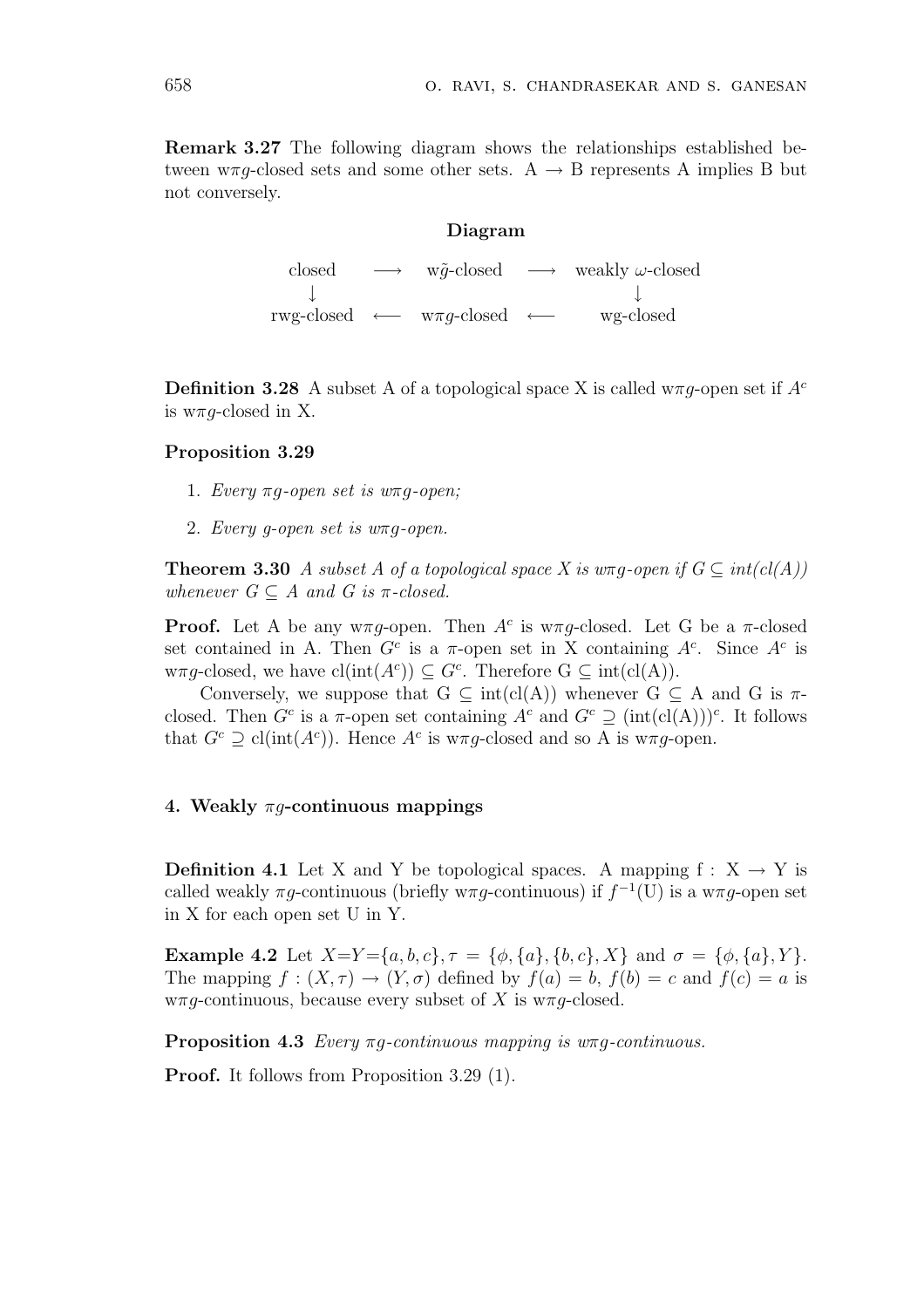The converse of Proposition 4.3 need not be true as per the following example.

**Example 4.4** Let  $X = Y = \{a, b, c\}, \tau = \{\phi, \{a\}, \{b\}, \{a, b\}, X\}$  and  $\sigma =$  $\{\phi, \{a\}, Y\}$ . Let the mapping  $f : (X, \tau) \to (Y, \sigma)$  be the identity map. Then f is  $w\pi q$ -continuous but it is not  $\pi q$ -continuous.

**Theorem 4.5** A mapping  $f : X \rightarrow Y$  is called  $w \pi q$ -continuous if and only if  $f^{-1}(U)$  is a wrog-closed set in X for each closed set U in Y.

**Proof.** Let U be any closed set in Y. According to the assumption  $f^{-1}((U^c))$  $X \setminus f^{-1}(U)$  is w $\pi g$ -open in X, so  $f^{-1}(U)$  is w $\pi g$ -closed in X. The converse can be proved in a similar manner.

**Theorem 4.6** Suppose that X and Y are spaces and the family of  $\pi g$ -open sets of X is closed under arbitrary unions. If a mapping  $f: X \rightarrow Y$  is contra  $\pi q$ continuous and Y is regular, then f is  $w\pi q$ -continuous.

**Proof.** Let  $f: X \to Y$  be contra  $\pi g$ -continuous and Y be regular. By Theorem 16 of [12], f is  $\pi q$ -continuous. Hence, f is w $\pi q$ -continuous.

**Theorem 4.7** Let  $f : (X, \tau) \to (Y, \sigma)$  be a mapping. If f is contra  $\pi q$ -continuous and  $(X, \tau)$  is locally  $\pi q$ -indiscrete, then f is w $\pi q$ -continuous.

**Proof.** Let  $f: X \to Y$  be contra  $\pi g$ -continuous and  $(X, \tau)$  be locally  $\pi g$ -indiscrete. By Theorem 21 of [12], f is continuous. Hence, f is  $w\pi g$ -continuous.

**Theorem 4.8** Suppose that a topological space  $(X, \tau)$  is  $\pi gp - T_{1/2}$  and submaximal and Y is regular. If f is almost  $\pi q p$ -continuous, then f is  $w\pi q$ -continuous.

**Proof.** Let f be almost  $\pi q$ -continuous. By Theorem 30 of [14], f is almost  $\pi q$ -continuous. Also, by Theorem 38 of [14], f is  $\pi q$ -continuous. Hence, f is  $\pi q$ continuous.

**Theorem 4.9** Let Y be a regular space and  $f: X \rightarrow Y$  be a mapping. Suppose that the collection of  $\pi q$ -closed sets of X is closed under arbitrary intersections. Then if f is  $(\pi g, s)$ -continuous, f is  $w\pi g$ -continuous.

**Proof.** Let f be  $(\pi g, s)$ -continuous. By Theorem 24 of [13], f is  $\pi g$ -continuous. Thus, f is  $w\pi q$ -continuous.

**Remark 4.10** Every  $\tilde{q}$ -continuous mapping is w $\tilde{q}$ -continuous and every w $\tilde{q}$ -continuous mapping is  $w\pi g$ -continuous but not conversely as shown in [27] and in the below example.

Example 4.11 Let  $X = Y = \{a, b, c\}, \tau = \{\phi, \{a\}, \{c\}, \{a, c\}, \{b, c\}, X\}$  and  $\sigma = {\phi, \{a\}, \{b\}, \{a, b\}, Y}$ . Let  $f : (X, \tau) \to (Y, \sigma)$  be the identity mapping. Then f is  $w\pi q$ -continuous but not w $\tilde{q}$ -continuous.

**Proposition 4.12** If  $f: X \to Y$  is perfectly continuous and  $\pi$ -irresolute, then it is R-map.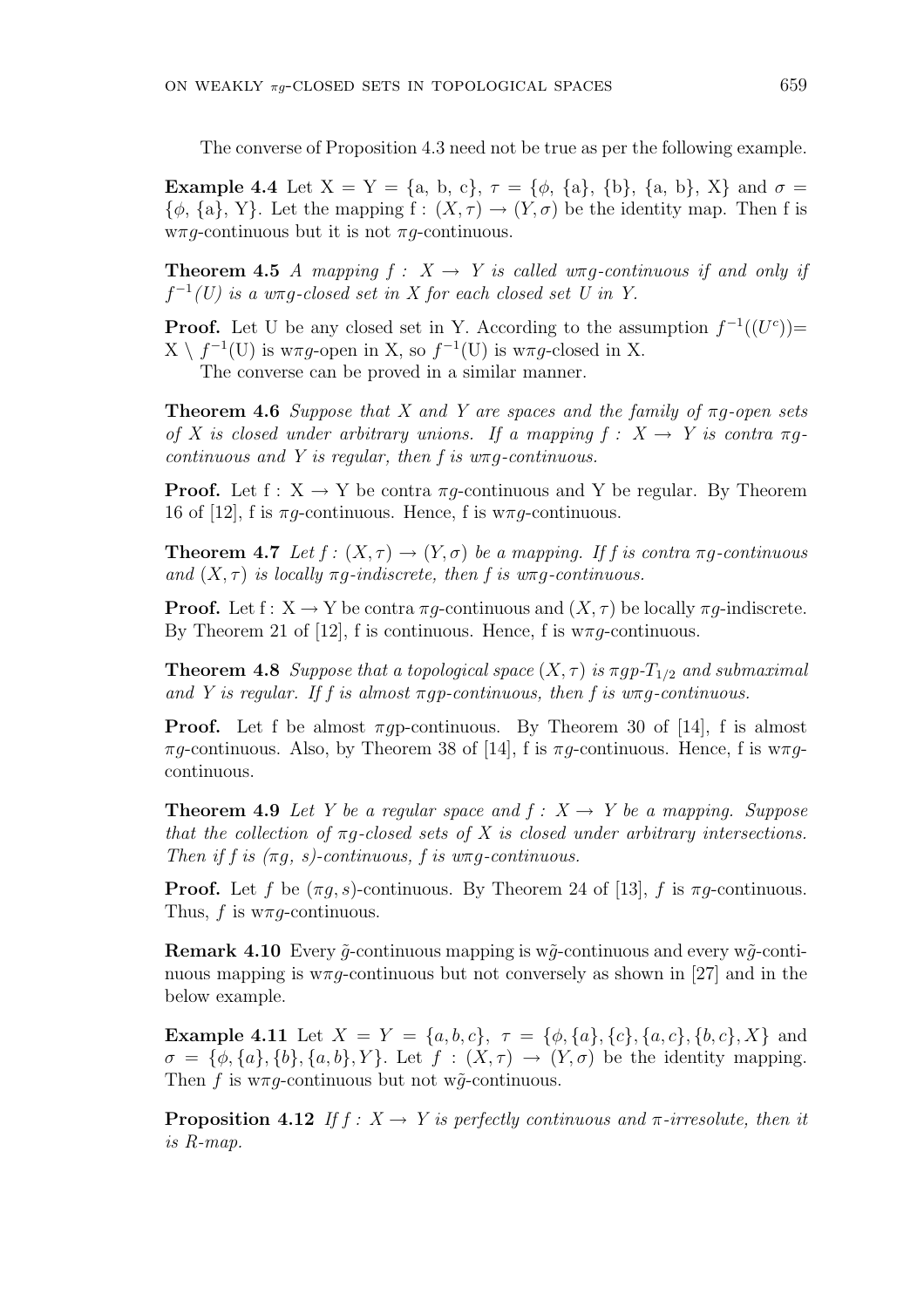**Proof.** Let V be any regular open subset of Y. According to the assumption,  $f^{-1}(V)$  is both  $\pi$ -open and closed in X. Since  $f^{-1}(V)$  is closed it is w $\pi g$ -closed. Then  $f^{-1}(V)$  is both  $\pi$ -open and w $\pi g$ -closed. Hence by Corollary 3.10 it is regular open in X, so f is R-map.

**Definition 4.13** A topological space X is weakly  $\pi q$ -compact (briefly w $\pi q$ -compact) if every  $w\pi q$ -open cover of X has a finite subcover.

Remark 4.14 Every w $\pi q$ -compact space is  $\pi q$ -compact.

**Theorem 4.15** Let  $f: X \to Y$  be a surjective  $w \pi q$ -continuous mapping. If X is  $w\pi q$ -compact, then Y is compact.

**Proof.** Let  $\{A_i : i \in I\}$  be an open cover of Y. Then  $\{f^{-1}(A_i) : i \in I\}$  is a w $\pi g$ open cover of X. Since X is  $w\pi g$ -compact, it has a finite subcover, say {  $f^{-1}(A_1)$ ,  $f^{-1}(A_2),..., f^{-1}(A_n)$ . Since f is surjective  $\{A_1, A_2, ..., A_n\}$  is a finite subcover of Y and hence Y is compact.

**Definition 4.16** A topological space X is weakly  $\pi g$ -connected (briefly w $\pi g$ connected) if X cannot be written as the disjoint union of two non-empty  $w\pi q$ -open sets.

**Theorem 4.17** If a topological space X is  $w\pi q$ -connected, then X is almost connected and  $\pi q$ -connected.

**Proof.** It follows from the fact that each regular open set and each  $\pi q$ -open set is  $w\pi g$ -open.

**Theorem 4.18** For a topological space X the following statements are equivalent:

- (1) X is  $w \pi q$ -connected.
- (2) The empty set  $\phi$  and X are only subsets which are both wπg-open and wπgclosed.
- (3) Each  $w\pi q$ -continuous mapping from X into a discrete space Y which has at least two points is a constant function.

**Proof.** (1)  $\Rightarrow$  (2). Let S  $\subseteq$  X be any proper subset, which is both w $\pi q$ -open and w $\pi q$ -closed. Its complement X \ S is also w $\pi q$ -open and w $\pi q$ -closed. Then  $X = S \cup (X \setminus S)$  is a disjoint union of two non-empty w $\pi q$ -open sets which is a contradiction with the fact that X is  $w \pi g$ -connected. Hence,  $S = \phi$  or X.

 $(2) \Rightarrow (1)$ . Let  $X = A \cup B$  where  $A \cap B = \phi$ ,  $A \neq \phi$ ,  $B \neq \phi$  and A, B are w $\pi q$ -open. Since  $A = X \setminus B$ , A is w $\pi q$ -closed. According to the assumption  $A = \phi$ , which is a contradiction.

 $(2) \Rightarrow (3)$ . Let f : X  $\rightarrow$  Y be a w $\pi q$ -continuous mapping where Y is a discrete space with at least two points. Then  $f^{-1}(\{y\})$  is w $\pi g$ -closed and w $\pi g$ open for each  $y \in Y$  and  $X = \bigcup \{ f^{-1}(\{y\}) \mid y \in Y \}$ . According to the assumption,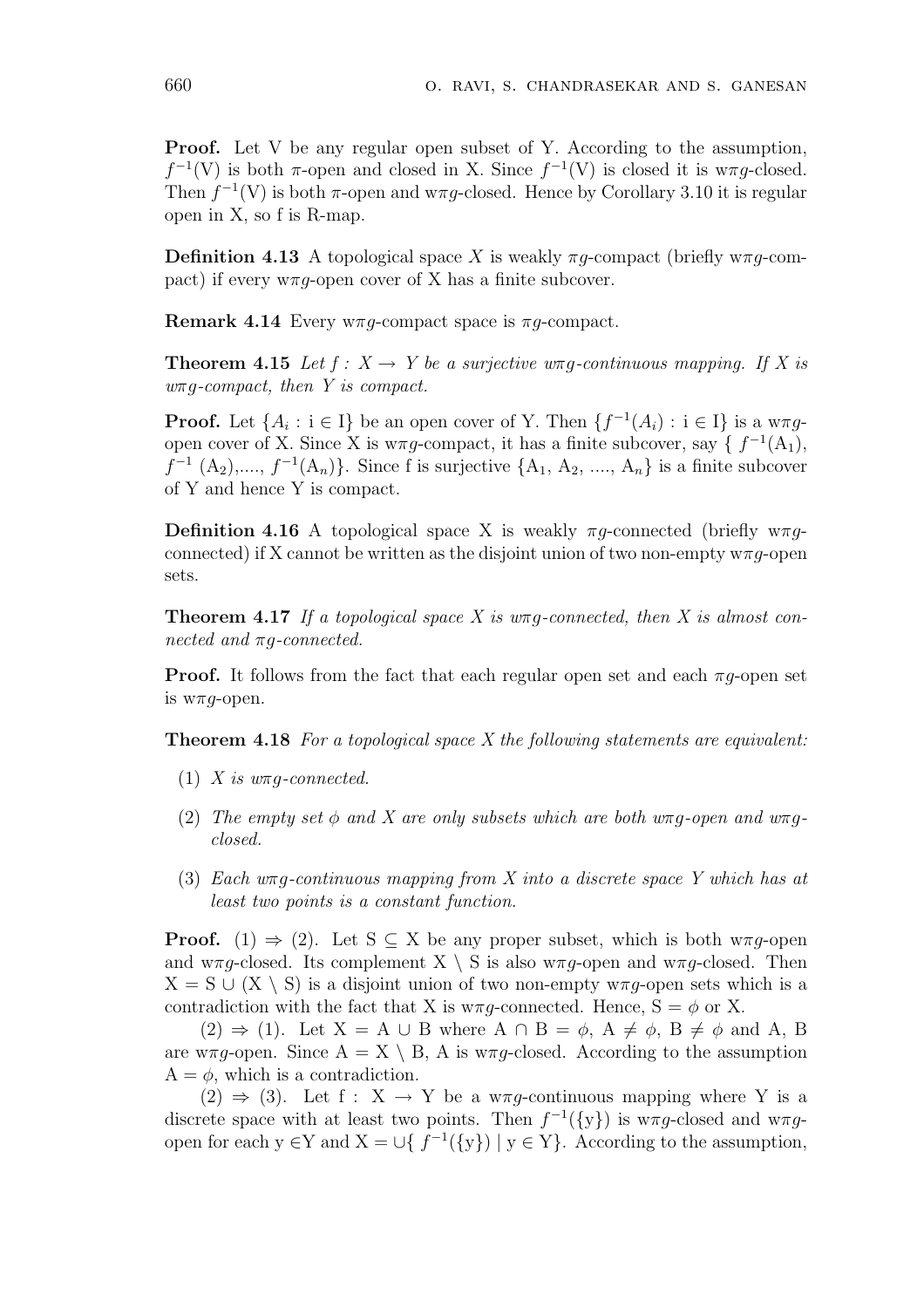$f^{-1}(\{y\}) = \phi$  or  $f^{-1}(\{y\}) = X$ . If  $f^{-1}(\{y\}) = \phi$  for all  $y \in Y$ , f will not be a mapping. Also there is no exist more than one  $y \in Y$  such that  $f^{-1}(\{y\}) = X$ . Hence, there exists only one  $y \in Y$  such that  $f^{-1}(\{y\}) = X$  and  $f^{-1}(\{y_1\}) = \phi$ where  $y \neq y_1 \in Y$ . This shows that f is a constant mapping.

 $(3) \Rightarrow (2)$ . Let  $S \neq \emptyset$  be both w $\pi q$ -open and w $\pi q$ -closed in X. Let  $f : X \to Y$ be a w $\pi g$ -continuous mapping defined by  $f(S) = \{a\}$  and  $f(X \setminus S) = \{b\}$  where a  $\neq$  b. Since f is constant mapping we get  $S = X$ .

**Theorem 4.19** Let  $f: X \to Y$  be a  $w \pi q$ -continuous surjective mapping. If X is  $w\pi q$ -connected, then Y is connected.

**Proof.** We suppose that Y is not connected. Then  $Y = A \cup B$  where  $A \cap B = \phi$ ,  $A \neq \phi$ ,  $B \neq \phi$  and A, B are open sets in Y. Since f is w $\pi q$ -continuous surjective mapping  $X = f^{-1}(A) \cup f^{-1}(B)$  are disjoint union of two non-empty w $\pi g$ -open subsets. This is contradiction with the fact that X is  $w \pi g$ -connected.

# 5. Weakly  $\pi q$ -open mappings and weakly  $\pi q$ -closed mappings

**Definition 5.1** Let X and Y be topological spaces. A mapping  $f : X \rightarrow Y$  is called weakly  $\pi q$ -open (briefly w $\pi q$ -open) if  $f(V)$  is a w $\pi q$ -open set in Y for each open set V in X.

Remark 5.2 Every  $\pi q$ -open mapping is w $\pi q$ -open but not conversely.

Example 5.3 Let  $X = Y = \{a, b, c, d\}, \tau = \{\phi, \{a\}, \{a, b, d\}, X\}$  and  $\sigma =$  ${\phi, \{a\}, \{b, c\}, \{a, b, c\}, Y}$ . Let  $f : (X, \tau) \to (Y, \sigma)$  be the identity mapping. Then f is  $w\pi g$ -open but not  $\pi g$ -open.

**Definition 5.4** Let X and Y be topological spaces. A mapping  $f : X \rightarrow Y$  is called weakly  $\pi g$ -closed (briefly w $\pi g$ -closed) if  $f(V)$  is a w $\pi g$ -closed set in Y for each closed set V in X.

It is clear that an open mapping is  $w\pi q$ -open and a closed mapping is  $w\pi q$ closed.

**Theorem 5.5** Let X and Y be topological spaces. A mapping  $f: X \to Y$  is  $w\pi q$ . closed if and only if for each subset  $B$  of  $Y$  and for each open set  $G$  containing  $f^{-1}(B)$  there exists a w $\pi g$ -open set F of Y such that  $B \subseteq F$  and  $f^{-1}(F) \subseteq G$ .

Proof. Let B be any subset of Y and let G be an open subset of X such that  $f^{-1}(B) \subseteq G$ . Then  $F = Y \setminus f(X \setminus G)$  is w $\pi g$ -open set containing B and  $f^{-1}(F) \subseteq G$ . Conversely, let U be any closed subset of X. Then  $f^{-1}(Y \setminus f(U)) \subseteq X \setminus U$  and  $X\setminus U$  is open. According to the assumption, there exists a w $\pi g$ -open set F of Y such that  $Y \setminus f(U) \subseteq F$  and  $f^{-1}(F) \subseteq X \setminus U$ . Then  $U \subseteq X \setminus f^{-1}(F)$ . From  $Y \setminus F$  $\subseteq f(U) \subseteq f(X \setminus f^{-1}(F)) \subseteq Y \setminus F$  follows that  $f(U) = Y \setminus F$ , so  $f(U)$  is w $\pi g$ -closed in Y. Therefore f is a  $w \pi g$ -closed mapping.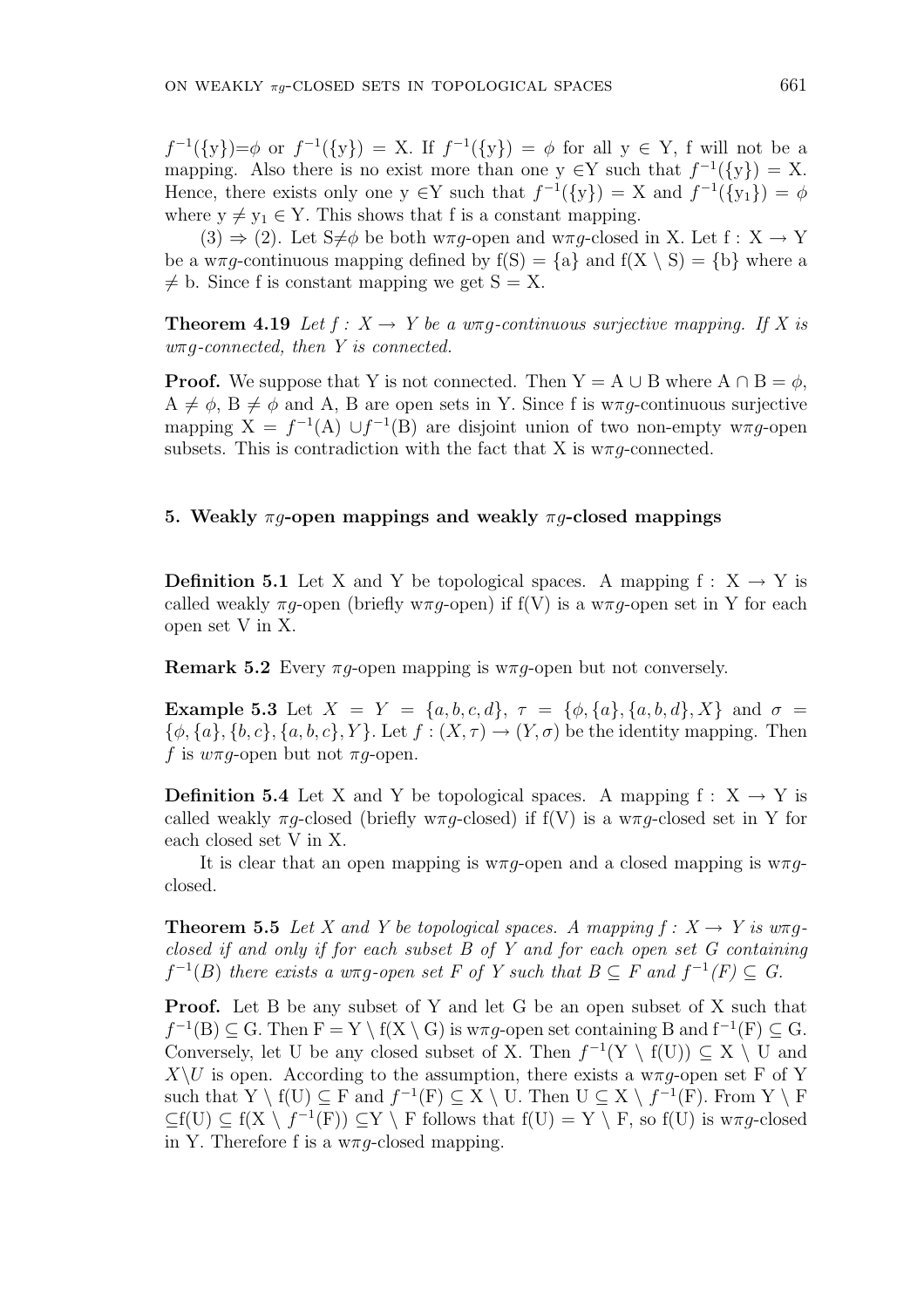**Remark 5.6** The composition of two  $w \pi q$ -closed mappings need not be  $w \pi q$ closed as we can see from the following example.

Example 5.7 Let  $X = Y = Z = \{a, b, c\}, \tau = \{\phi, \{a\}, \{b, c\}, X\}, \sigma = \{\phi, \{a\}, \{a\}, X\}$  ${a, b}$ ,  $Y$  and  $\eta = {\phi, {a}, {b}, {b}, {a, b}, Z}$ . We define  $f : (X, \tau) \to (Y, \sigma)$  and  $q:(Y,\sigma)\to (Z,\eta)$  be the identity mappings. Hence both f and q are  $w\pi q$ -closed mappings. For a closed set  $U = \{a\}$ ,  $(gof)(U) = g(f(U)) = g(\{a\}) = \{a\}$  which is not  $w\pi q$ -closed in Z. Hence the composition of two  $w\pi q$ -closed mappings need not be  $w\pi g$ -closed.

**Theorem 5.8** Let X, Y and Z be topological spaces. If  $f : X \rightarrow Y$  be a closed mapping and  $q: Y \to Z$  be a w $\pi q$ -closed map, then q o  $f: X \to Z$  is a w $\pi q$ -closed mapping.

**Definition 5.9** A mapping f :  $X \rightarrow Y$  is called a weakly  $\pi q$ -irresolute (briefly  $w\pi g$ -irresolute) mapping if  $f^{-1}(U)$  is a wπg-open set in X for each wπg-open set U in Y.

Example 5.10 Let  $X = Y = \{a, b, c\}, \tau = \{\phi, \{b\}, \{a, c\}, X\}$  and  $\sigma = \{\phi, \{b\}, Y\}.$ Let  $f: (X, \tau) \to (Y, \sigma)$  be the identity mapping. Then f is w $\pi g$ -irresolute.

**Remark 5.11** The following examples show that irresoluteness and  $w\pi g$ -irresoluteness are independent.

Example 5.12 Let  $X = Y = \{a, b, c\}$ ,  $\tau = \{\phi, \{a\}, X\}$  and  $\sigma = \{\phi, \{a\}, \{c\}$ ,  ${a, c}$ ,  $Y$ . Let  $f : (X, \tau) \to (Y, \sigma)$  be the identity mapping. Then f is w $\pi g$ irresolute but not irresolute.

**Example 5.13** Let  $X = Y = \{a, b, c\}, \tau = \{\phi, \{a\}, \{b\}, \{a, b\}, X\}$  and  $\sigma = \{\phi, \phi\}$  ${a, b}, Y$ . Let  $f : (X, \tau) \to (Y, \sigma)$  be the identity mapping. Then f is irresolute but not  $w\pi g$ -irresolute.

**Remark 5.14** Every  $\pi q$ -irresolute function is  $w \pi q$ -continuous but not conversely. Also, the concepts of  $\pi q$ -irresoluteness and w $\pi q$ -irresoluteness are independent of each other.

**Example 5.15** Let  $X = Y = \{a, b, c, d\}, \tau = \{\phi, \{a\}, \{b, c\}, \{a, b, c\}, X\}$  and  $\sigma = {\phi, \{a\}, \{a, b, d\}, Y}.$  Let  $f : (X, \tau) \to (Y, \sigma)$  be the identity mapping. Then f is  $w\pi q$ -continuous but not  $\pi q$ -irresolute.

Example 5.16 Let  $X=Y={a,b,c,d}$ ,  $\tau={\phi, {a}, {b}, {a}, {b}, {a}, {c}, {a}, {b}, {c}, X}$ and  $\sigma = {\phi, \{a\}, \{b, c\}, \{a, b, c\}, Y}$ . Let  $f : (X, \tau) \to (Y, \sigma)$  be the identity mapping. Then f is  $\pi q$ -irresolute but not w $\pi q$ -irresolute.

Example 5.17 Let  $X = \{a, b, c, d\}$ ,  $Y = \{p, q\}$ ,  $\tau = \{\phi, \{d\}, \{b, c\}, \{b, c, d\}, X\}$ and  $\sigma = {\phi, \{p\}, Y\}$ . Let  $f : (X, \tau) \to (Y, \sigma)$  be defined as  $f(a) = f(c) = f(d) = p$ and  $f(b) = q$ . Then f is wπg-irresolute but not πg-irresolute.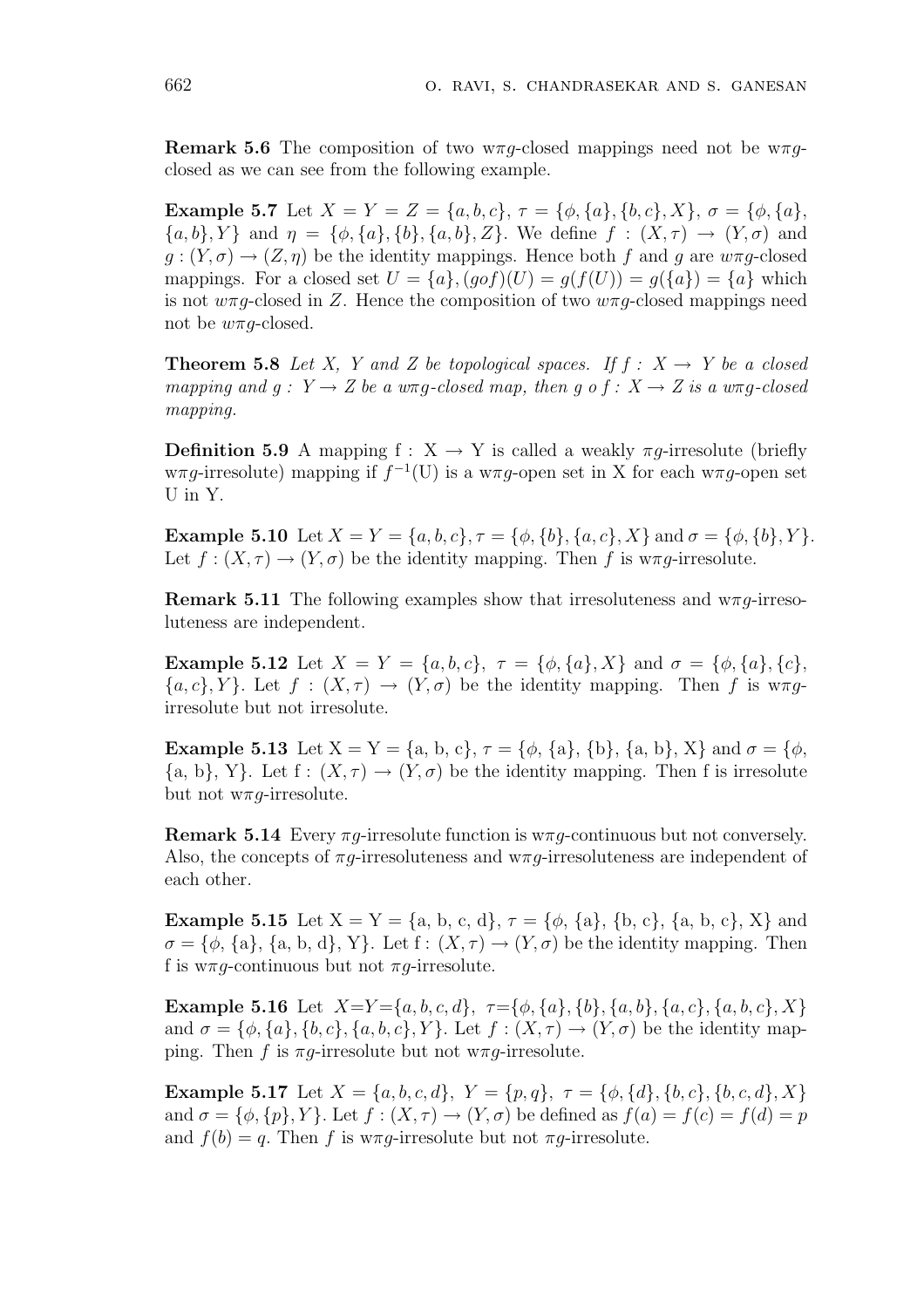**Theorem 5.18** The composition of two  $w\pi q$ -irresolute mappings is also  $w\pi q$ irresolute.

**Theorem 5.19** Let  $f: X \to Y$  and  $g: Y \to Z$  be mappings such that g o f : X  $\rightarrow$  Z is w $\pi$ q-closed mapping. Then the following statements hold:

- (1) if f is continuous and injective, then g is  $\alpha$  is  $\alpha$ -closed.
- (2) if g is  $w\pi g$ -irresolute and injective, then f is  $w\pi g$ -closed.

**Proof.** (1) Let F be a closed set of Y. Since  $f^{-1}(F)$  is closed in X, we can conclude that (g o f)( $f^{-1}(F)$ ) is w $\pi g$ -closed in Z. Hence g(F) is w $\pi g$ -closed in Z. Thus g is a w $\pi$ *q*-closed mapping.

(2) It can prove in a similar manner as (1).

**Theorem 5.20** If  $f : X \to Y$  is an  $w \pi q$ -irresolute mapping, then it is  $w \pi q$ continuous.

Remark 5.21 The converse of the above Theorem need not be true in general. Let  $X = Y = \{a, b, c, d\}, \tau = \{\phi, \{a\}, \{b\}, \{a, b\}, \{a, c\}, \{a, b, c\}, X\}$  and  $\sigma$  $=\{\phi, \{d\}, Y\}$  The mapping  $f: X \to Y$  defined as  $f(a) = d$ ,  $f(b) = c$ ,  $f(c) = b$ and  $f(d) = a$ . Then f is w $\pi g$ -continuous but not w $\pi g$ -irresolute. Since  $f^{-1}(\{a\})$  $= \{d\}$  is not w $\pi q$ -open in X.

**Theorem 5.22** If  $f : X \to Y$  is a surjective wπq-irresolute mapping and X is  $w\pi q$ -compact, then Y is  $w\pi q$ -compact.

**Theorem 5.23** If  $f: X \to Y$  is surjective wπq-irresolute mapping and X is wπqconnected, then  $Y$  is  $w \pi q$ -connected.

Acknowledgement. We thank the referee(s) for his/her/ their valuable suggestions and comments for improvement of this paper.

#### References

- [1] Abd El-Monsef, M.E., El-Deeb, S.N., Mahmoud, R.A., β-open sets and  $\beta$ -continuous mappings, Bull. Fac. Sci. Assiut Univ., 12 (1983), 77-90.
- [2] ANDRIJEVIC, D., Semi-preopen sets, Mat. Vesnik, 38 (1986), 24-32.
- [3] ANDRIJEVIC, D., On b-open sets, Mat. Vesnik, 48 (1-2) (1996), 59-64.
- [4] ARYA, S.P., GUPTA, R., On strongly continuous mappings, Kyungpook Math. J., 14 (1974), 131-143.
- [5] BHATTACHARYA, P., LAHIRI, B.K., Semi-generalized closed sets in topology, Indian J. Math., 29 (3) (1987), 375-382.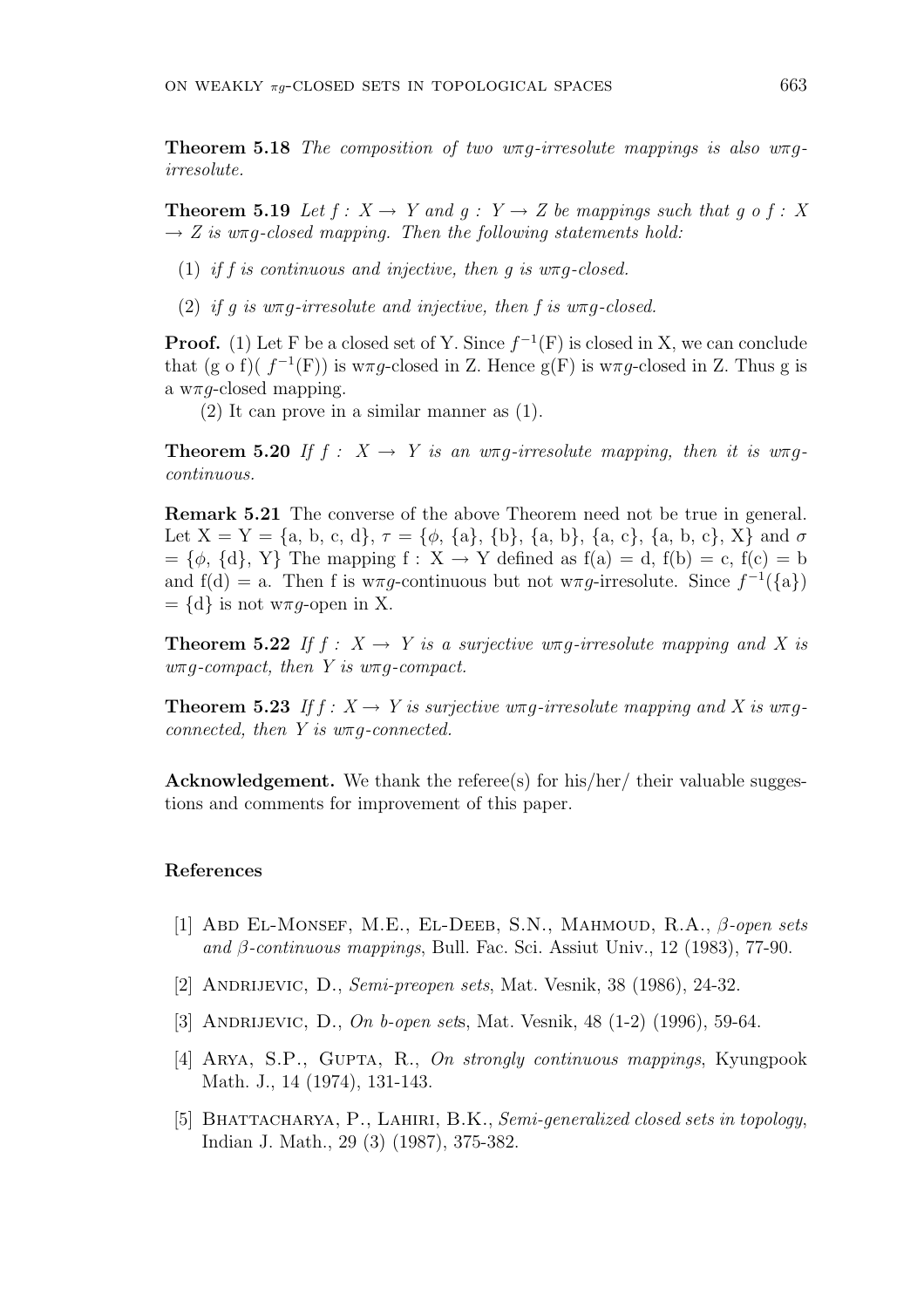- [6] Carnation, D., Some properties related to compactness in topological spaces, Ph.D. Thesis, University of Arkansas, 1977.
- [7] Crossley, S.G., Hildebrand, S.K., Semi-closure, Texas J. Sci., 22 (1971), 99-112.
- [8] CROSSLEY, S.G., HILDEBRAND, S.K., Semi-topological properties, Fund. Math., 74(1972), 233-254.
- [9] DONTCHEV, J., NOIRI, T., *Quasi-normal spaces and*  $\pi q$ -closed sets, Acta Math. Hungar., 89 (2000), 211-219.
- [10] EKICI, E., NOIRI, T., On a generalization of  $\pi g$ -closed sets and  $\pi g$ -open sets, Italian Journal of Pure and Applied Mathematics, in press.
- [11] Ekici, E., Generalization of perfectly continuous, regular set-connected and clopen functions, Acta Math. Hungar., 107 (3) (2005), 193-206.
- [12] EKICI, E., On contra  $\pi q$ -continuous functions, Chaos, Solitons and Fractals, 35 (1) (2008), 71-81.
- [13] EKICI, E., On  $(g, s)$ -continuous and  $(\pi g, s)$ -continuous functions, Sarajevo Journal of Mathematics, 3 (15) (2007), 99-113.
- [14] EKICI, E., On almost  $\pi q$ -continuous functions, Chaos, Solitons and Fractals. 32 (2007), 1935-1944.
- [15] Ekici, E., Baker, C.W., On πg-closed sets and continuity, Kochi Journal of Mathematics, 2 (2007), 35-42.
- [16] Jafari, S., Noiri, T., Rajesh, N., Thivagar, M.L., Another generalization of closed sets, Kochi J. Math., 3 (2008), 25-38.
- [17] Levine, N., Generalized closed sets in topology, Rend. Circ. Math. Palermo, 19 (2) (1970), 89-96.
- [18] Levine, N., Semi-open sets and semi-continuity in topological spaces, Amer. Math. Monthly, 70 (1963), 36-41.
- [19] Maki, H., Devi, R., Balachandran, K., Associated topologies of generalized  $\alpha$ -closed sets and  $\alpha$ -generalized closed sets, Mem. Fac. Sci. Kochi. Univ., Ser. A. Math., 15(1994), 51-63.
- [20] MAKI, H., DEVI, R., BALACHANDRAN, K., Generalized  $\alpha$ -closed sets in topology, Bull. Fukuoka Univ, Ed. Part III, 42 (1993), 13-21.
- [21] Mashhour, A.S., Abd El-Monsef, M.E., El-Deeb, S.N., On precontinuous and weak pre continuous mappings, Proc. Math. and Phys. Soc. Egypt, 53 (1982), 47-53.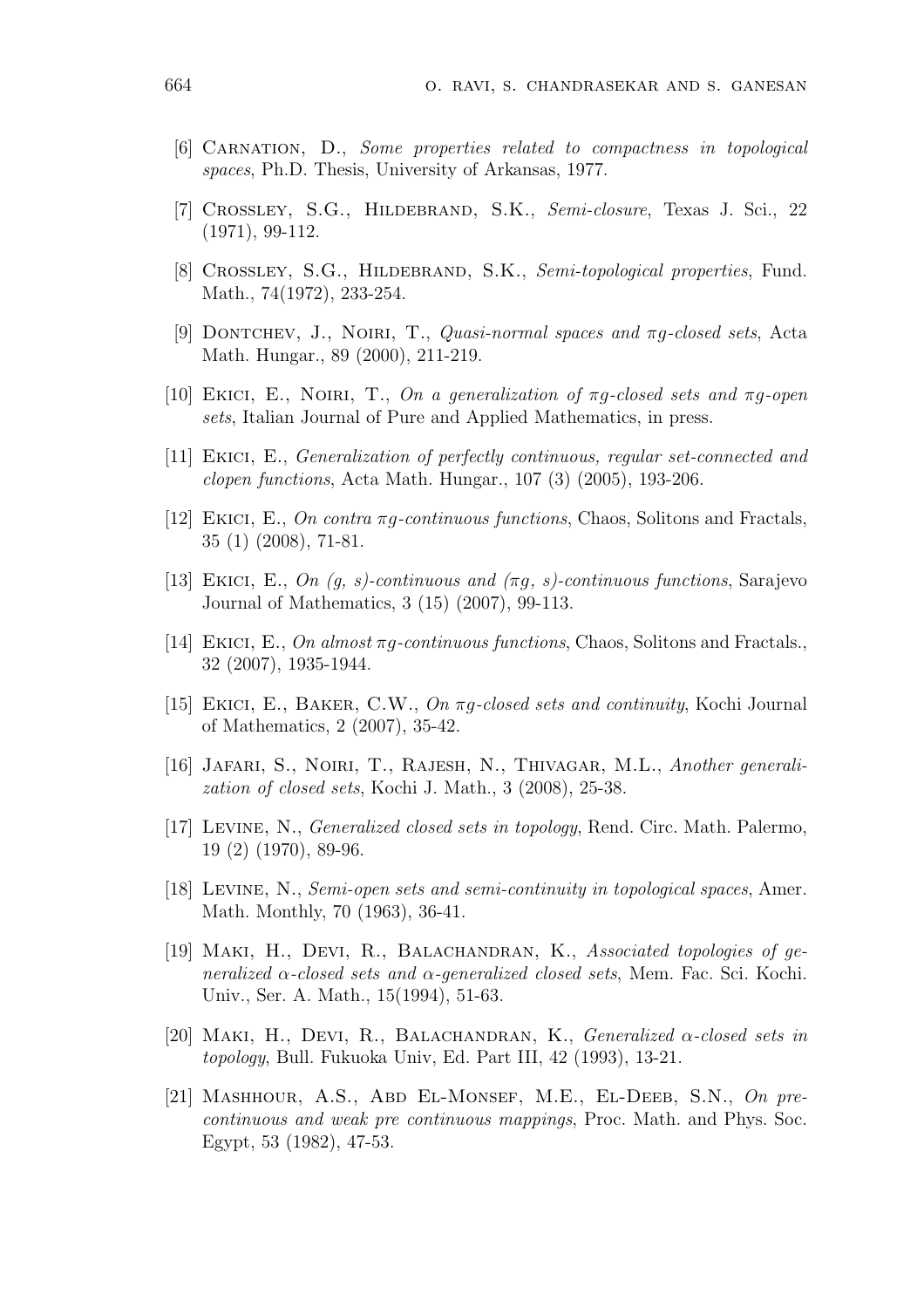- [22] Nagaveni, N., Studies on generalizations of homeomorphisms in topological spaces, Ph.D. Thesis, Bharathiar University, Coimbatore, 1999.
- [23] NJASTAD, O., On some classes of nearly open sets, Pacific J. Math., 15 (1965), 961-970.
- [24] NOIRI, T., Super-continuity and some strong forms of continuity, Indian J. Pure Appl. Math., 15 (3) (1984), 241-250.
- [25] NOIRI, T., MAKI, H., UMEHARA, J., Generalized preclosed functions, Mem. Fac. Sci. Kochi Univ. Math, 19 (1998), 13-20.
- [26] Park, J.H., On πgp-closed sets in topological spaces, Indian J. Pure Appl. Math., to appear.
- [27] RAJESH, N., EKICI, E.,  $w\tilde{q}$ -continuous functions, Analele Universitatii de Vest, Timisoara, Seria Matematica-Informatica, Vol. XLIII, fasc. 1 (2005), 125-133.
- [28] RAJESH, N., EKICI, E., On  $\tilde{q}$ -continuous functions, God. Zb. Inst. Mat., 41 (2008), 75-86.
- [29] RAJESH, N., EKICI, E., Weakly  $\tilde{q}$ -closed sets in topological spaces, Indian J. Math., 48 (1) (2006), 49-56.
- [30] RAJESH, N., On weakly  $\omega$ -closed sets in topological spaces, Math. Maced., 3 (2005), 15-24.
- [31] SHEIK JOHN, M., A study on generalizations of closed sets and continuous maps in topological and bitopological spaces, Ph.D Thesis, Bharathiar University, Coimbatore, September 2002.
- [32] STONE, M.H., Applications of the theory of Boolean rings to general topology, Trand Amer. Math. Soc., 41 (1937), 374-481.
- [33] SUNDARAM, P., NAGAVENI, N., On weakly generalized continuous maps, weakly generalized closed maps and weakly generalized irresolute maps in topological spaces, Far East J. Math. Sci., 6 (6) (1998), 903-912.
- [34] SUNDARAM, P., RAJESH, N., THIVAGAR, M.L., DUSZYNSKI, Z.,  $\tilde{q}$ -semiclosed sets in topological spaces, Mathematica Pannonica,  $18(1)(2007)$ , 51-61.
- [35] VEERA KUMAR, M.K.R.S.,  $\hat{g}\text{-closed sets in topological spaces}$ , Bull. Allahabad Math. Soc., 18(2003), 99-112.
- [36] VEERA KUMAR, M.K.R.S., Between g\*-closed sets and g-closed sets, Antarctica J. Math., (3) (1) (2006), 43-65.